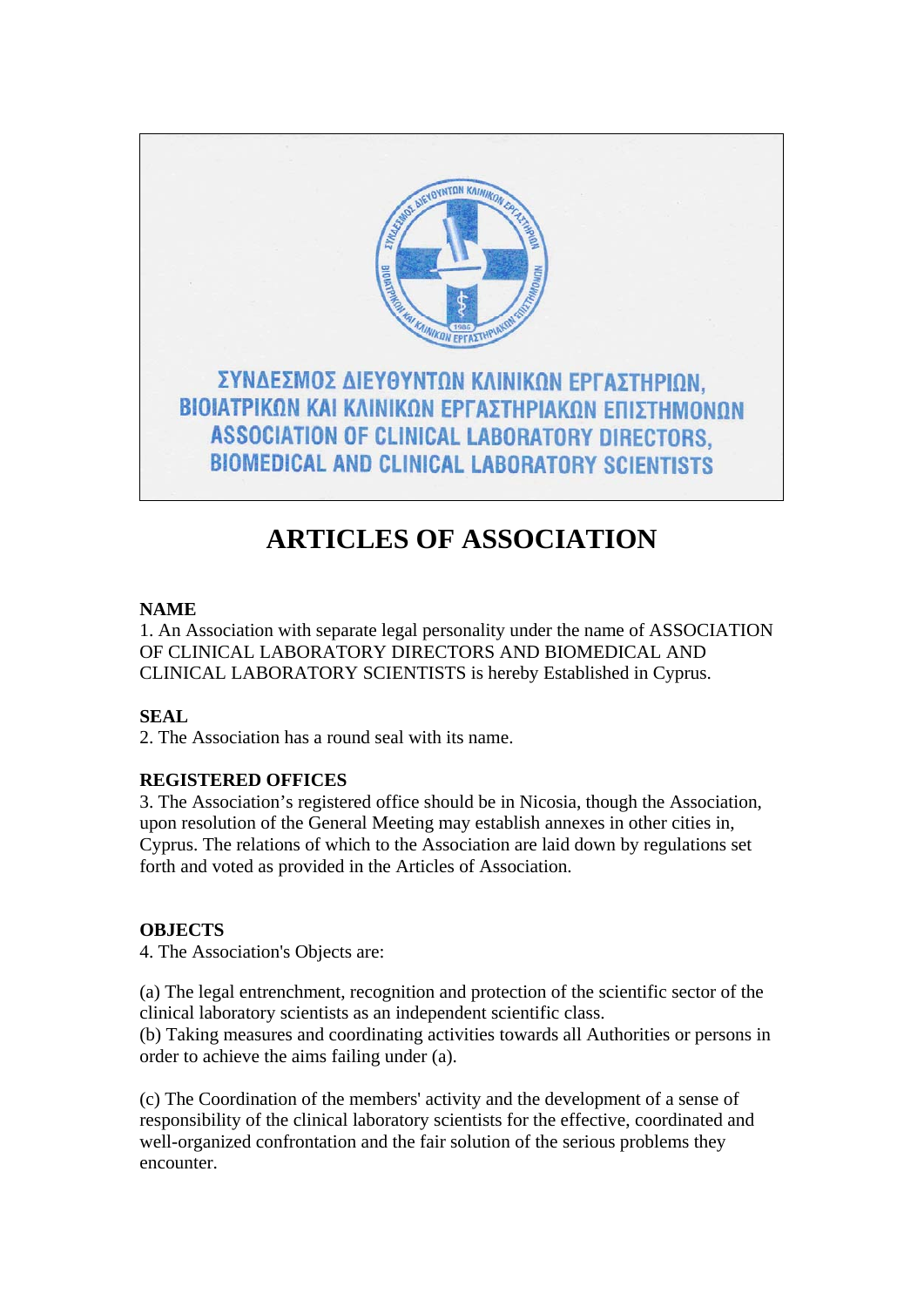(d) Achieving a profound unity and coordinated action among all members of the Association and solidarity among them.

(e) The collaboration of the Association with other Associations for the protection of the profession and the professional freedom.

(f) The collaboration of the Association with organized professional organizations to achieve the foregoing aims or any other Issue related to the profession of the clinical laboratory scientists.

(g) Monitoring the progress of the clinical laboratory science for continuous training of the union's members.

(h) The overall well-being, progress and professional development and promotion of the profession.

### **MEANS**

5. The Association aims at the realization and achievement of its purpose using the following means:

(a) The organization of conferences, seminars and other professional events.

(b) The publication of magazines and other printed bulletins to be distributed for free.

(c) The operation of offices and lobbies.

(d) The collaboration with corresponding Associations in Cyprus and abroad.

# **RESOURCES**

6. The Association's resources will be:

(a) Members' registration fees and their annual -contributions, as set forth by the articles of association or amended upon resolution of the General Meeting.

(b) Income arising from the Association's property and income from several events.

#### **MEMBERS**

7. The Association's members may be regular and Honorary. Any reference in the Articles of Association to the members means, save as otherwise expressly provided, only the Regular members.

8. The General Meeting, upon recommendation of the Board of Directors, confers honorary memberships upon individuals that have provided exceptional services to the science, the association or the society.

9. The regular members are individuals that have been entered in the Members Register according to articles 10, 11, 12 as well as the Association's founding members.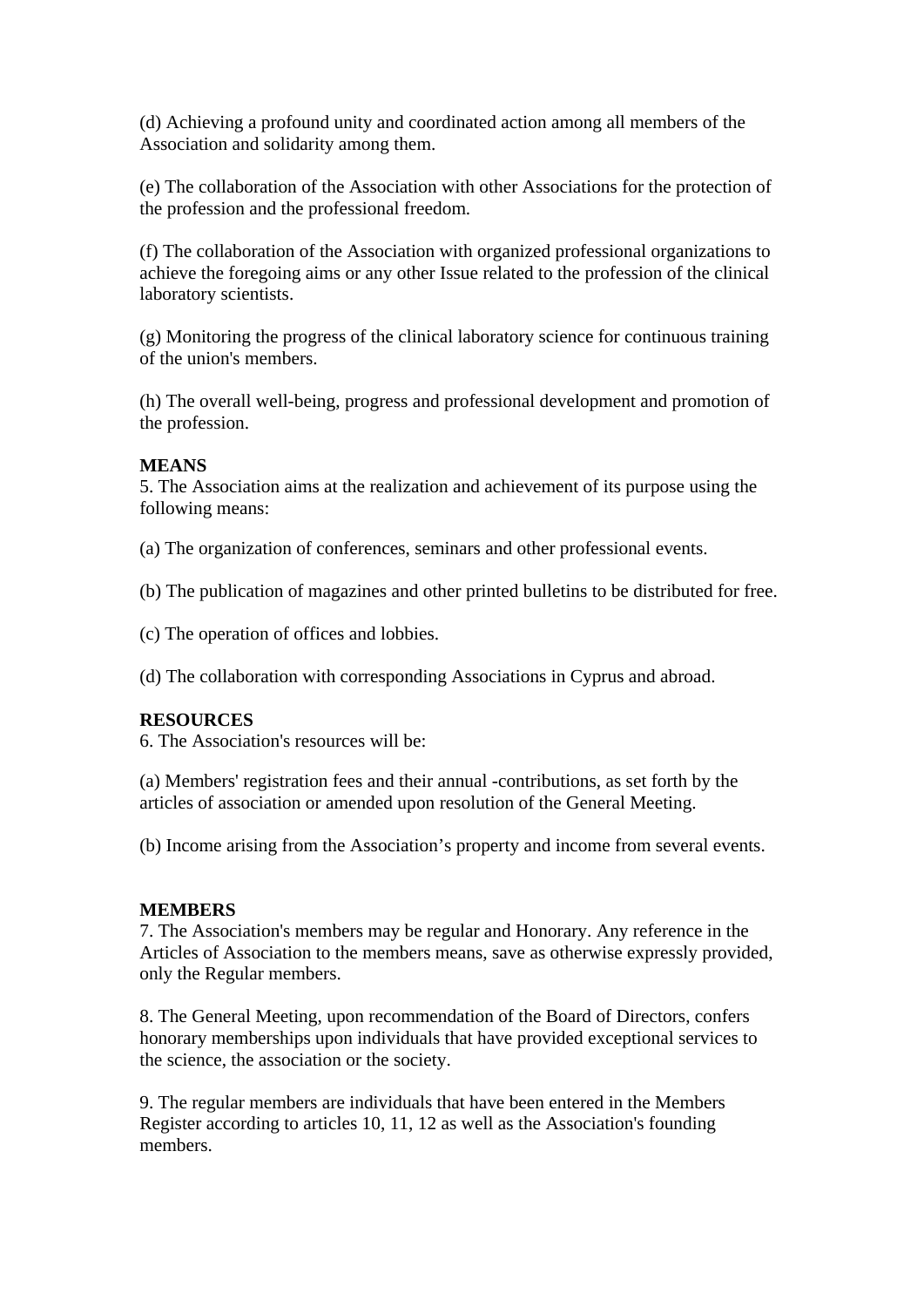#### **TERMS OF MEMBERSHIP**

10. The following can be registered as members of the association:

(1) The directors of clinical laboratories registered in accordance with Law 132/88.

(2) Citizens of the Republic of Cyprus or spouses of citizens of the Republic of Cyprus, whose usual residence is in Cyprus or citizens of European Union memberstates that hold a university degree in any field of the biomedical and clinical laboratories science. Note; The definition of the biomedical Science is set by law and the directive of the European Council.

11. Provided that article 10 is observed, any individual wishing to become a member of the Association shall file to this purpose an application to the Board of Directors. The Board shall either approve or reject the said application no later than 30 days after the date of submission.

12. if the Board of Directors rejects the application for membership or if the Board does not reply within the period of 30 days provided for in article 11, then the applicant is entitled to refer to the General Meeting whose decision on the issue will be final.

13. Upon approval of the registration application, the applicant is considered a member of the Association once he pays 20.00 Cyprus pounds; that is, the registration fee.

# **MEMBERS' RIGHTS**

14. The members of the Association are entitles to all rights and benefits as these are set forth in the Articles of Association.

15. A member of the Association is entitled to stand for election given that dues to the Association are paid according to article 21. The member is also entitled to stand for election once a period of 3 months has passed since his registration to the Association.

16. All members - Regular or Honorary - are entitled to submit any suggestion or issue to the Board of Directors and each Regular member is entitled to ask from the Board any information or explanation on any issue related to the Association or its members.

17. All members. Regular or Honorary, are entitled to participate in Committees that the Board of Directors forms for the promotion of the purpose and goals of the Association.

18. All members, Regular or Honorary, are entitled to submit in writing to the Board of Directors issues related to the purposes of the Association.

19. Any member may ask the Board of Directors for copies of the Association's Annual Account Statement.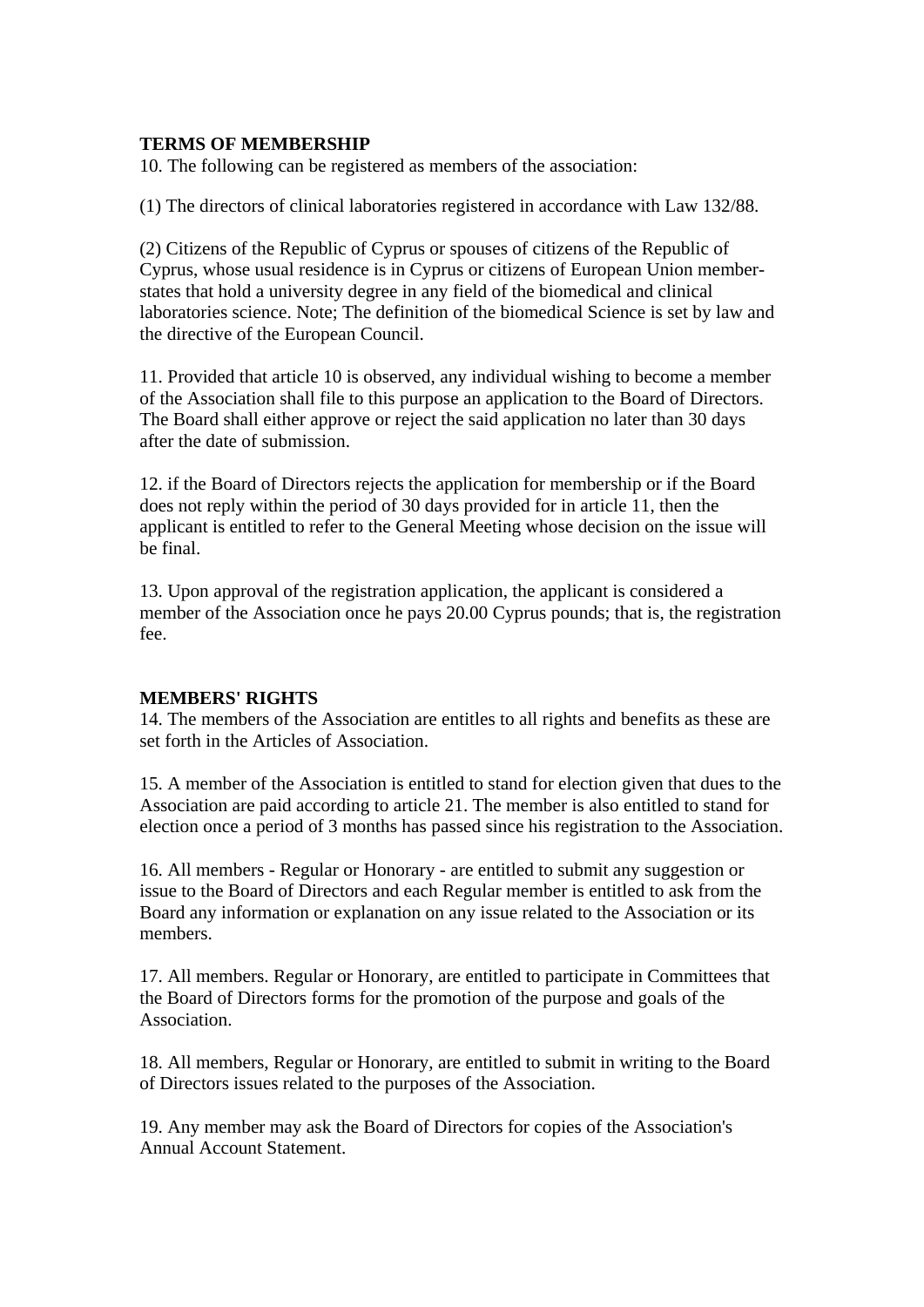#### **MEMBERS' OBLIGATIONS**

20. The members shall provide their services towards the achievement of the Association's objects according to the resolutions of the Board of Directors and the General Meeting.

21. All members shall pay in time their dues, amounting at 20.00 Cyprus pounds per year. This amount may only be amended upon approval of the General Meeting,

### **MEMBER'S DELETION**

22. (a) A Member of the Association that following proper notice to pay his contribution refuses or fails to conform, 2 months after reception of such notice regarding the payment of the contribution, is deleted from the members' register. A decision by the Board of Directors is required for the deletion of a member according to this article.

(b) A Member deleted from the members' register as provided in article  $22(a)$  is entitled to re-register, though by paying in addition to the contributions delayed the amount of 30.00 Cyprus pounds in the form of fine.

# **MEMBERS'EXCLUSION**

23. (1) The General Meeting is entitled to exclude a member of the Association upon recommendation of the Board of Directors on the following cases:

(a) A member's behaviour contrasting the Association's membership obligations or being contrary to the capacity of being member of the Association.

(b) A member's behaviour that conflicts with the articles of association in general, the internal regulations and the Association's best interest.

(c) A behaviour adverse to the aims and goals of the Association.

(d) Generally unethical behaviour towards the colleagues.

(2) The resolution of the General Meeting to exclude a member is made by majority of the members being present and having, a right to vote.

#### **MEMBER'S RESIGNATION**

24 (1) A Member of the Association is entitled to resign once he/ she has submitted to the Board of Directors a written application to this purpose.

(2) A member deleted from the members' register following resignation, is entitled to re-register as a member, though after following the member registration procedure lay down in articles 10, 11. 12 and after settling all obligations towards the Union. It is understood that re-registration provided in article 24(2} shall not conflict with the provisions of article 22.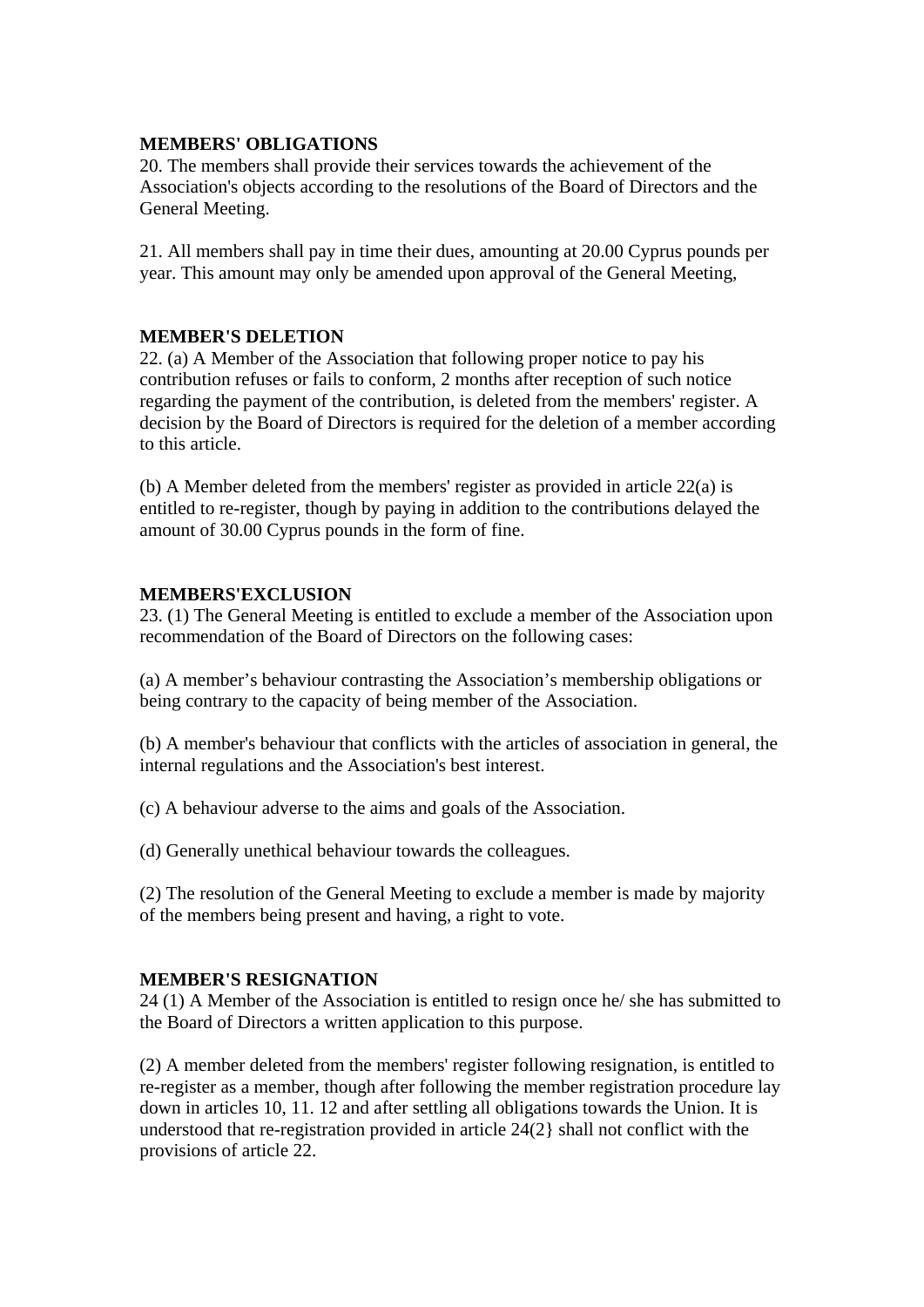# **PROPERTY OF THE ASSOCIATION**

25. All mobile and real property of the Association is registered in the name of the Association and the Board of Directors is responsible for its management.

#### **ADMINISTRATION BODIES**

26. The Union's administration bodies are:

1. The General Assemblies, being the higher body.

2. The Board of Directors

#### **GENERAL MEETINGS**

27. The General Meetings of the members are divided into: Regular and Extraordinary.

28. The Ordinary Meetings are convened by the Board of Directors once a year, following 21 days of prior notice sent to the members in person.

29. The Extraordinary General Meetings are convened by the Board of Directors either on its own accord or when this is deemed purposeful or useful, or upon a request signed by % of the members. If the Board of Directors fails within a month to convene a meeting that has been requested in the foregoing way, the applicants convene the meeting themselves.

30. The notice convening any of the assemblies includes the place, time, day and agenda of the Meeting.

31. The Extraordinary Meetings save for the cases provided in article 32 are presided by the Chairman of the Board of Directors.

32. The Ordinary Meetings, as well as the Extraordinary, are convened on issues of motion of censure of the entire Board of Directors, or on issues provided in articles 50 and 68. are presided by a member that is not part of the Board of Directors and is elected by the Meeting by simple majority of the people present and having the right to vote. A Secretary is also elected so as to keep the minutes.

33. In case of elections, the Meeting elects a Three-member Supervisory Committee, consisting of the Chairman, the Secretary and one member which supervises and carries out the elections. .

34. The agenda of the Ordinary General Meetings shall include:

1. A report of the proceedings.

2. An account statement audited by the elected auditors as well as a report drawn up by an approved accountant.

3. Approval of the foregoing.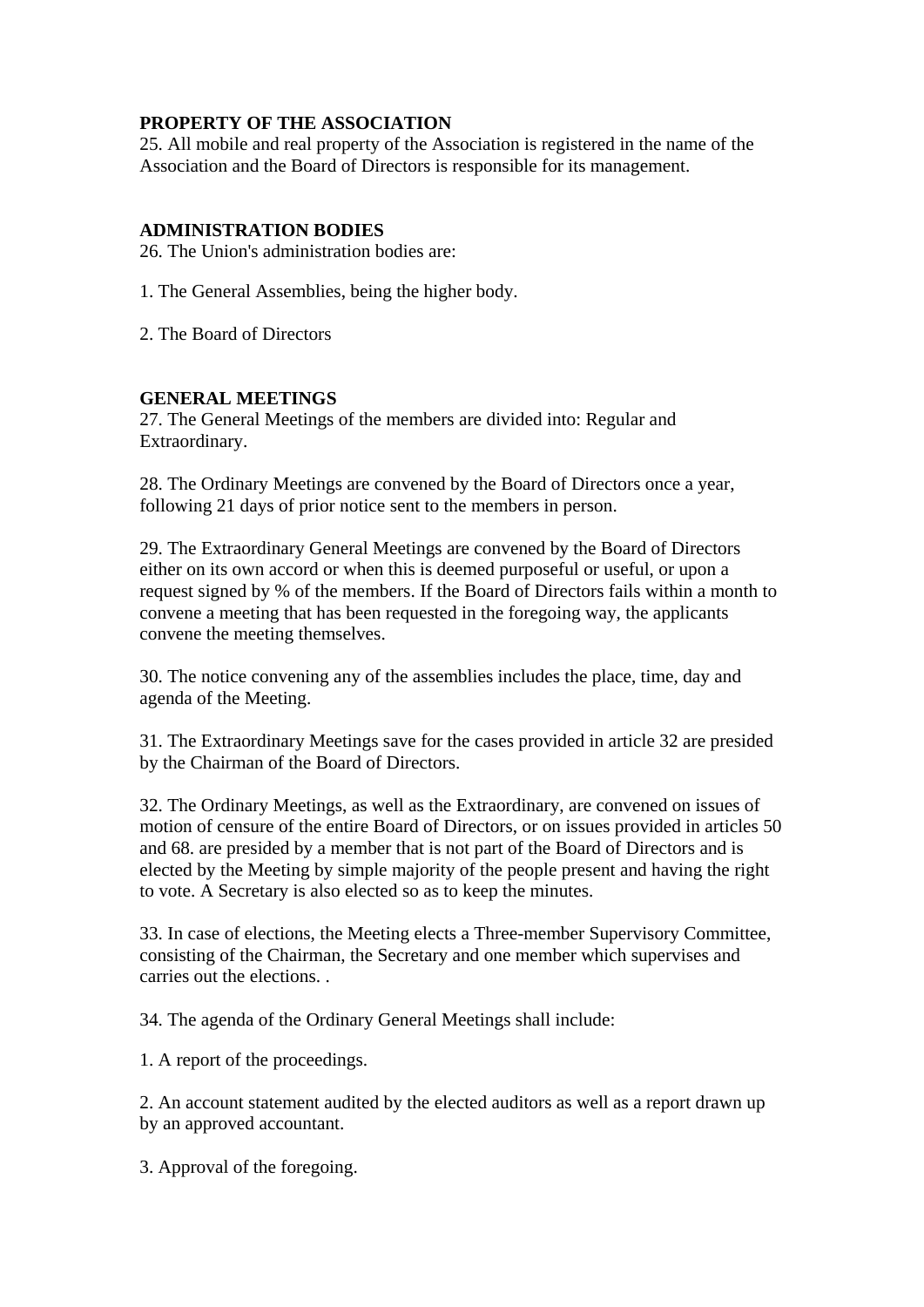4. Several issues to be registered upon approval of the agenda and

5. Every 2 years - election of the Board of Directors.

35. Only the members that have paid their contributions to the Association till the day the Meeting is convened have the right to vote and participate in the Meetings.

# **QUORUM**

36. (1) A quorum of the Meeting is reached only when at least 1/3 of the Association's members are present.

(2) When half an hour after the time set for the meeting the quorum is not reached, then the present members - independently to their number – are considered to constitute a quorum and the general meeting may conduct its proceedings.

### **VOTING AND RESOLUTIONS**

37. The resolutions of the General assemblies are passed on show of hands, unless as otherwise requested by at least 10 of the members being present. By exception, voting for elections is carried out by secret ballot.

38. Resolutions, save for the cases explicitly stipulated by the Law and the Articles of Association, are passed by simple majority of the members being present.

#### **BOARD OF DIRECTORS**

39. The Board of Directors is the body that undertakes the administration of the affairs and the achievement of the Association's objects.

40. The Board of Directors consists of 9 members, the Chairman, the Vice-Chairman, the Secretary General, the Treasurer and 5 Directors.

41. The members of the Board of Directors are elected every, 2 years by the Association's General Meeting during the Ordinary Meeting by secret ballot, applying article 33.

42. The Board of Directors carries out its initial meeting immediately after or no later than 8 days after the elections in order to be set up as a body.

43. The Board of Directors reaches a quorum and meets in time, when at least four members are present, one of which shall be the Chairman or Vice-Chairman.

44. The Board of Directors directs the Association's actions, implements the resolutions of the General Meeting, manages the Association's property, composes regulations according to the Articles of Association aiming to the smooth conduct of the Association's activities in order to achieve the goals and generally administrates under the supervision and control of the General Meeting.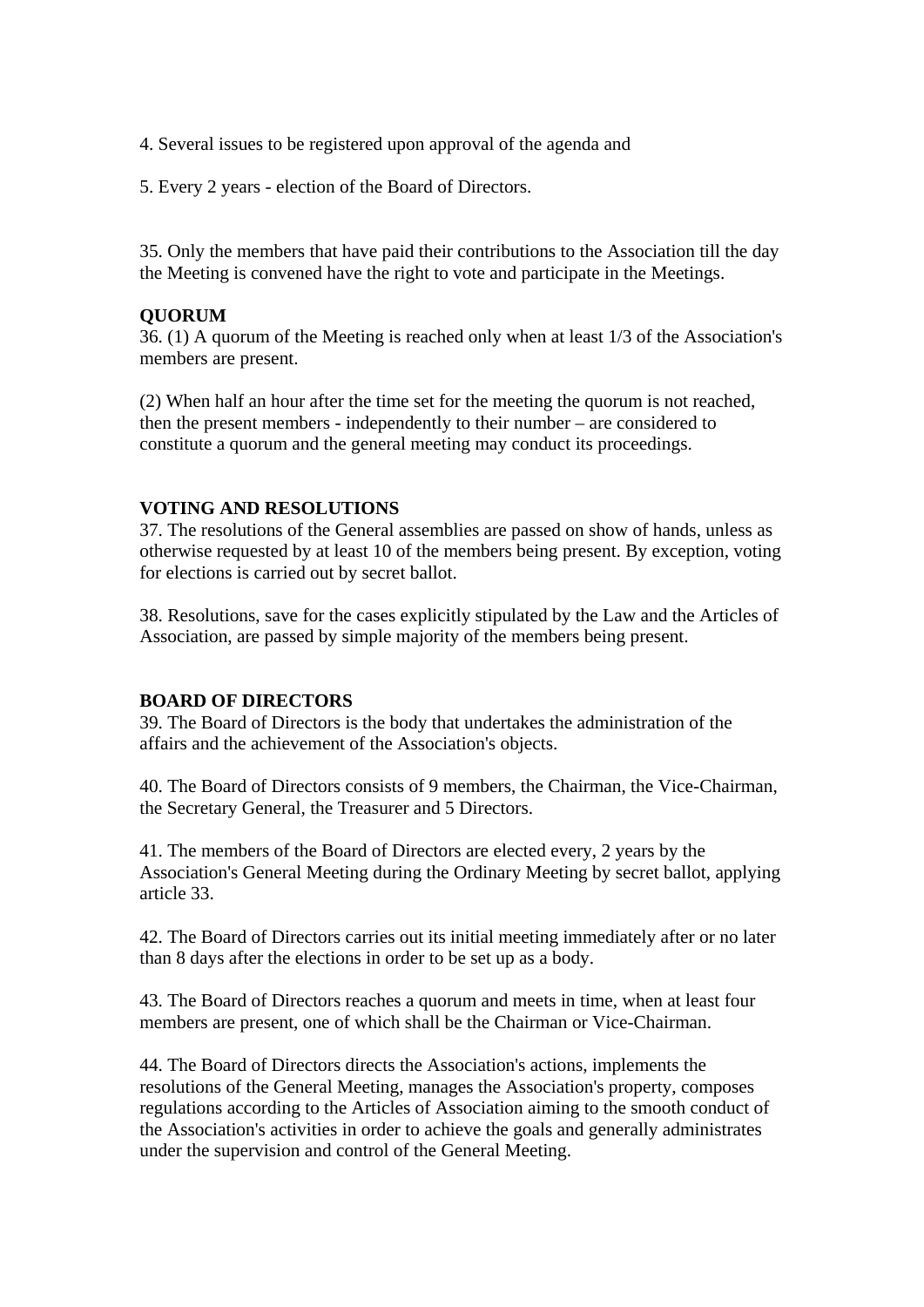45. The Board of Directors may meet every 15 days and extraordinarily whenever deemed necessary, upon convocation by the Chairman or 3 members of the Board of Directors. The resolutions of the Board of Directors are entered in the books of minutes and signed after their ratification by the Chairman and the Secretary General.

46. The Board of Directors makes decisions by simple majority of the members present.

47. Every member of the Board of Directors may resign from his position by written letter addressed to the Board of Directors.

48. In the case foreseen in article 47 the new member of the Board of Directors is appointed by the Board of Directors, among the runner-ups by order of votes or if the runner-ups refuse to accept such appointment or no other runner-up exist, the Board of Directors appoints any of the members to the vacated position.

49. The Board of Directors may resign upon convocation of an extraordinary general Meeting to that purpose, where the resignation is submitted and a new Board of Directors is elected. The Board of Directors, is deemed as resigned when at least four of its members resign.

# **CHAIRMAN**

50. The Chairman represents the Association. He represents the Association before the Court and at extra judicial matters as well as before any Public Authority. He convokes General Assemblies as well as the meetings of the Board of Directors, looks after the observation and execution of the decisions made by the General Meeting and the Board of Directors, sees bout the publication of the proceedings during his term, signs along with the Secretary any document of the Association and together with the Treasurer signs the orders for collections and payments.

# **VICE-CHAIRMAN**

51. Substitutes the Chairman when the latter is absent or impeded, processes the internal regulations and assists the Chairman in the execution of his duties.

#### **SECRETARY GENERAL**

52. The Secretary General has the following duties:

(a) Keeps the books of minutes in which all decisions of the Assemblies are entered, which are ratified at a common meeting of the Chair members together with the Board of Directors within a month after the Assemblies take place and are signed by the Secretary General and the Chairman- The minutes of the Board of Directors' meetings are ratified at the next meeting of the Body and are signed by the Chairman and the Secretary General.

(b) Keeps the Register of the Association including the name of teach member, his/her serial number, his address, titles and the date of registration, the contributions paid and the date he/ she ceased being a member.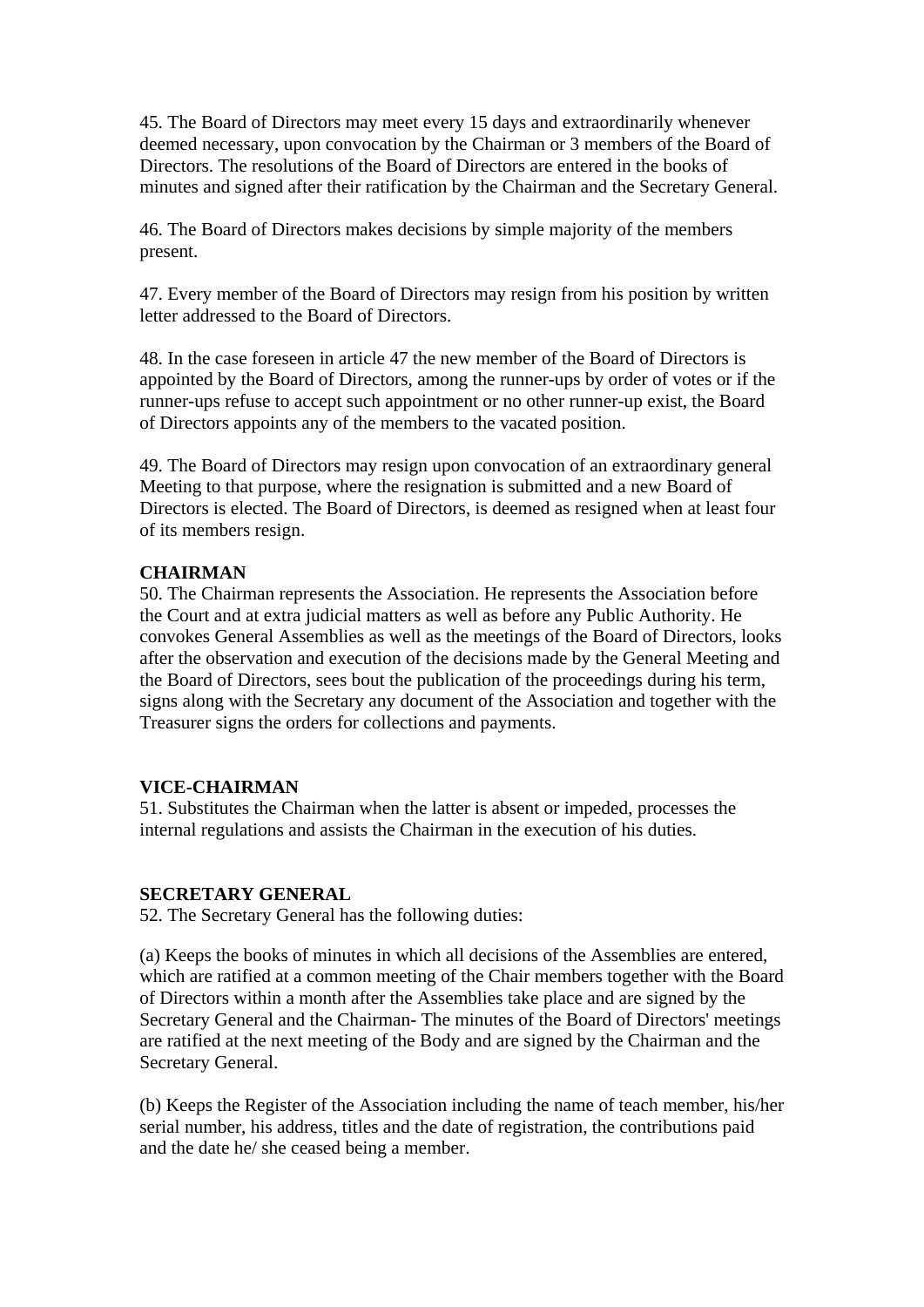(c) Carries out the correspondence, seals and .signs all documents and letters and keeps dossiers in which he keeps the incoming documents and copies of all outgoing documents and letters,

(d)He/she is responsible for the observance of the Articles of Association and sends to the competent authority by law:

1. Application for registration or amendment of the Articles of Association.

2. Notification of change of registered offices or address of the Association.

3. Any other documents required by Law.

# **TREASURER**

53. Duties of the Treasurer:

(a) He/ she is responsible for keeping the accounts of the Association and collect, pay, keep or control the cash and funds of the Association.

(b) Keeps:

a. A Book of Treasure in which all collections and payments are entered fully and in exact details.

b. Duplicate of receipts for the issue of numbered receipts for all money received or collected for or on behalf of the Association.

c. Duplicates of payment receipts for the issue of numbered receipts for alt money paid by or on behalf of the Union.

(c) Keeps a property book that includes all property and assets of the Association and their corresponding value.

(d) Provides to the 'Assemblies and the Board of Directors exact and true accounts, for all money received and paid by him in the period of time that went by since he assumed his duties or if accounts were given in the past, since the date that such accounts were given. He also accounts for the rest of money at his possession, together with the bank notes, securities or other things entrusted upon him to keep.

(e)Gives to the competent Authority by law detailed accounts for the funds of the Association for a given period upon request.

(f) Deposits any amount to the Bank that the Board of Directors has approved, though without having the right to withdraw money without the signatures of himself, the Chairman or the Secretary General. He is allowed to keep some cash up to 100 Cyprus pounds.

(g) Collects directly the contributions of the members and any other amount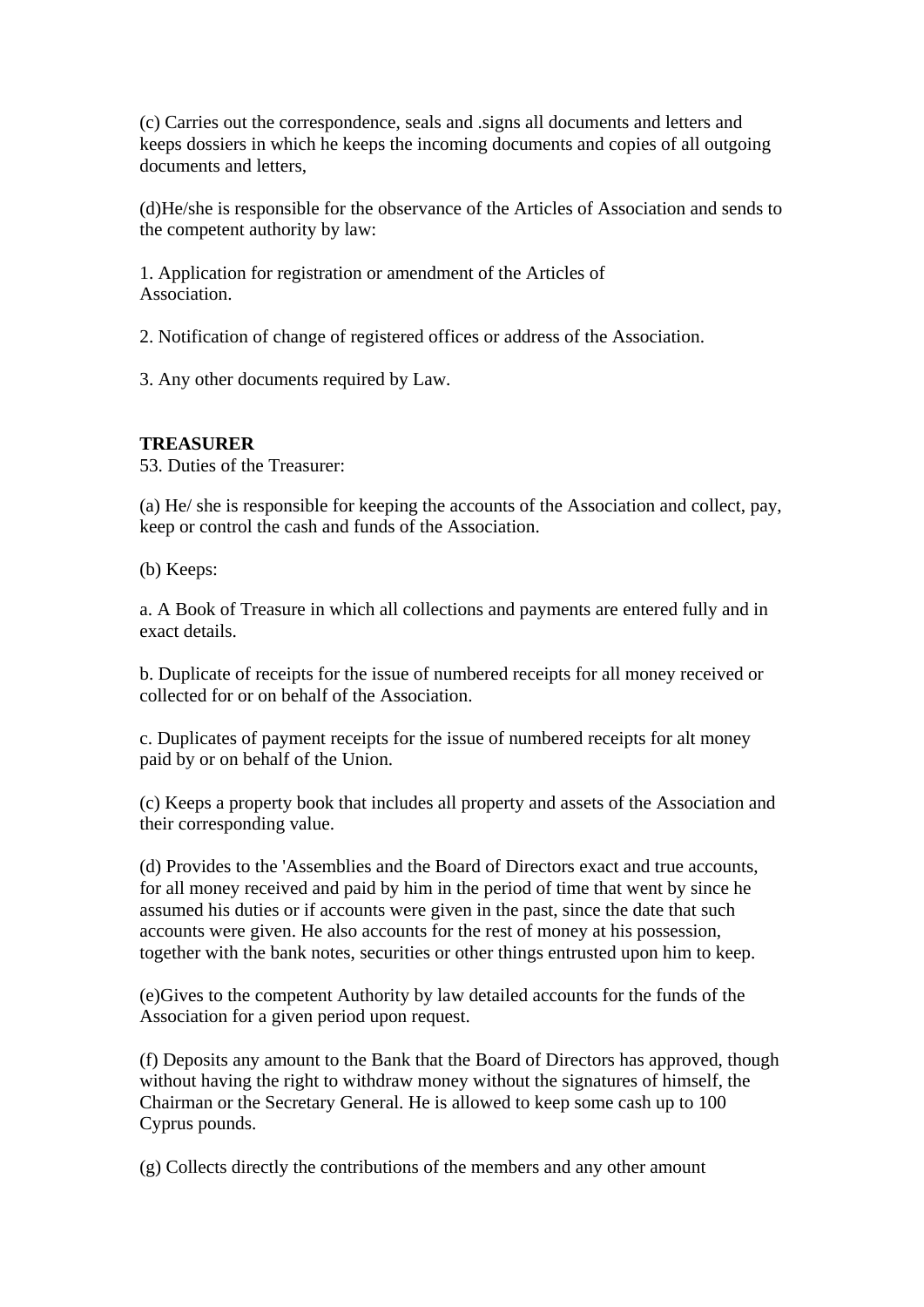belonging or paid to the Association and issues receipts that bear the Association's seal.

(h) One month prior to the Genera! Meeting delivers accounts to the approved accountant to audit them.

# **ELECTIONS**

54. The elections of the Board of Directors according to article 41 of the Articles of Association are conducted following the discussions of the topics included in the Agenda of the Meeting.

55. For the purposes of the elections, the General Meeting elects 3 supervisors. See article 33

56. If the number of the candidates is not higher than 9 as foreseen by the Articles of Association, then the President of the Meeting proclaims the 9 candidates as members of the new Board of Directors, The submission of the candidacies shall take place in writing and be supported by another two members before the opening of the General Meeting.

57. If the number of the candidates is over 9, then the Meeting moves on to the conduct of the elections for which the articles regarding the General Assembly's apply

58. The President hands to all members having a voting right one ballot that bears the Association's seal and the President's initials. The voter writes on his ballot 5 to 9 names, meaning those he wants to vote throws the ballot in the ballot box supervised by the supervisors and the President-

59. The President takes note of the members' name that voted and when voting is over, the supervisors proceed to counting the votes. A ballot with more than 9 or less than 5 names or any indication of the voter's identity is deemed null.

60. The 9 candidates to obtain the largest number of votes are proclaimed members of the Board of Directors, while the 3 next are the runner-ups. In the event of halved notes, the decision is made by lot,

61. After the election, the President of the Meeting writes in the book of minutes the number of the members that voted, the names of the members elected and the runnerups as well as the number of votes that each candidate received. The President of the Meeting and the supervisors sign the relevant minutes. Upon understanding with the newly elected Board of Directors, the first meeting is convened for the establishment as a body, which is presided by him.

62. Upon the election of the Board of Directors' members, two auditors are elected in the way that the G.A. decides.

# **DISQUALIFICATION OF EXECUTIVES**

63. The members of the Board of Directors may be disqualified by the General Meetings in case a vote of censure is passed against them by 1/3 of the Association's members that have paid up their contributions as provided in article 21.